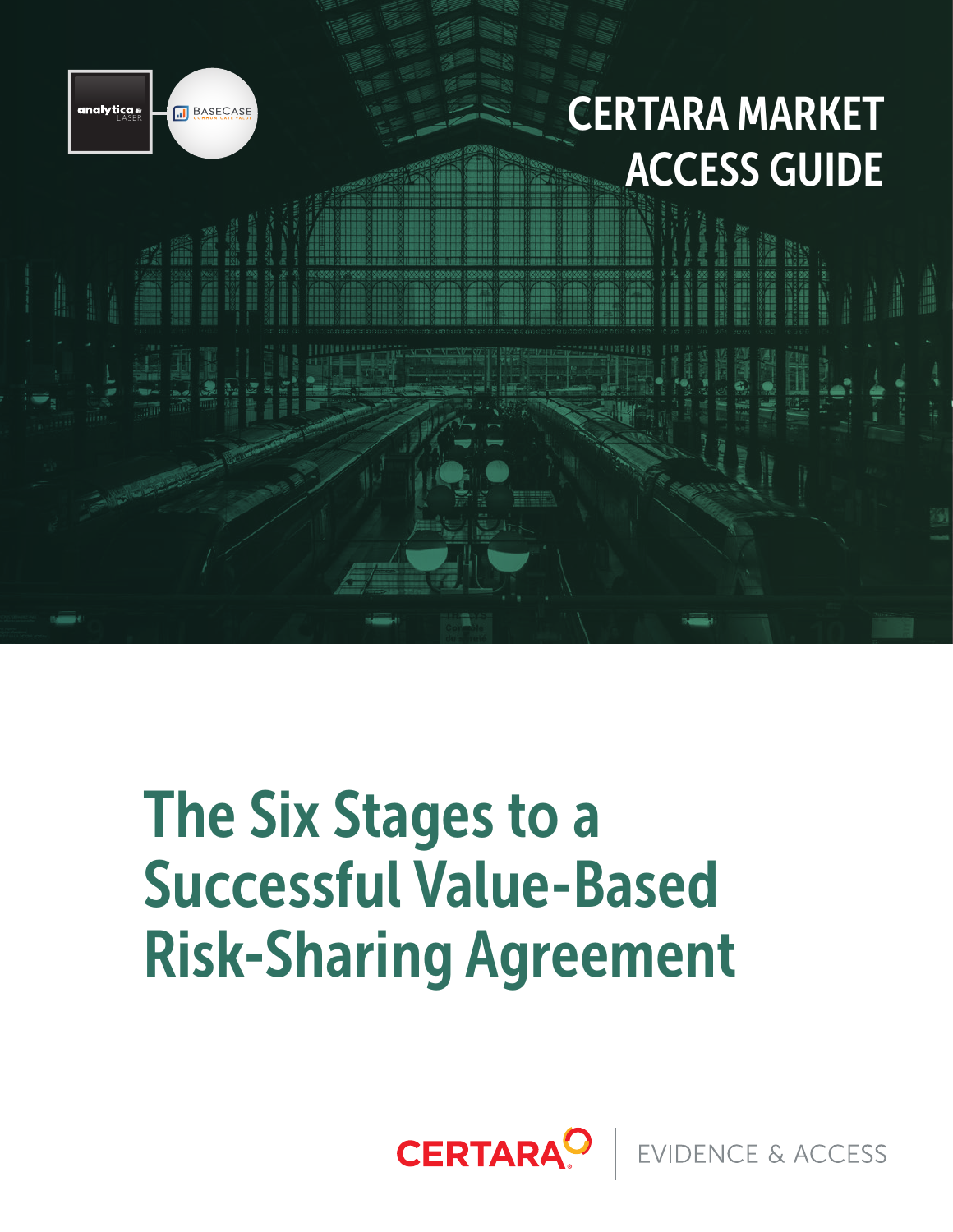## **Contents**

### Certara Market Access Guide

*The Six Stages to a Successful Value-Based Risk-Sharing Agreement*

|                   | 1. Choose Simple Yet Specific Outcomes, Time Horizon and Performance Reference | 6  |
|-------------------|--------------------------------------------------------------------------------|----|
|                   | 2. Predict Outcomes within the Health Plan Population and Identify Key Risks   | 8  |
|                   | 3. Adapt Agreement and Payment Structures to Identified Risks                  | 10 |
|                   | 4. Clarify Data Sources and Methods to Measure the Performance                 | 11 |
|                   | 5. Anticipate Deal Governance and Approach to Issue Resolution                 | 12 |
|                   | 6. Consider Enhancing Your OBA with "Beyond the Pill" Interventions            | 14 |
|                   | Key Takeaway: Following an Integrative Approach Across Each Stage              | 14 |
|                   | Outcomes Prediction and Modeling as a Core Activity for OBA Success            | 16 |
| <b>References</b> |                                                                                |    |

#### Report Authors

Ulrich Neumann FRSA, MSc MA, US Market Access & Commercial Strategy, *Certara* (New York)

Emmanuel Coeytaux PhD, X-Eng, Vice President, Strategy Consulting, *Certara* (New Jersey)

We would like to acknowledge the support of Matthew Brougham, MSc, DipHeathEcon for his instructive edits and feedback, Bill Weir for substantive copy edits, as well as Patrizia Berto, PharmD, MBA and Hélène Karcher, PhD, X-Eng, for adding their insightful contributions.

Corresponding author: Ulrich Neumann at Certara, 295 Madison Avenue, 23rd Floor, New York, NY 10017. Email: u.neumann@certara.com

#### Methodology

This paper is part of a series based on 15 semi-structured interviews with managed care experts and pharmaceutical executives, a comprehensive review of secondary research, survey data and grey literature including more than a dozen contract case studies and industry presentations.

Data analysis was supported by an innovative contracting team of Certara consultants with experience in the design of performance agreements in the US, Italy, France and UK. To preserve confidentiality, the managed markets interviewees for this research are not quoted in this release of the report. Any specifically attributed statements in this document are sourced from media reports or other material already available in the public domain.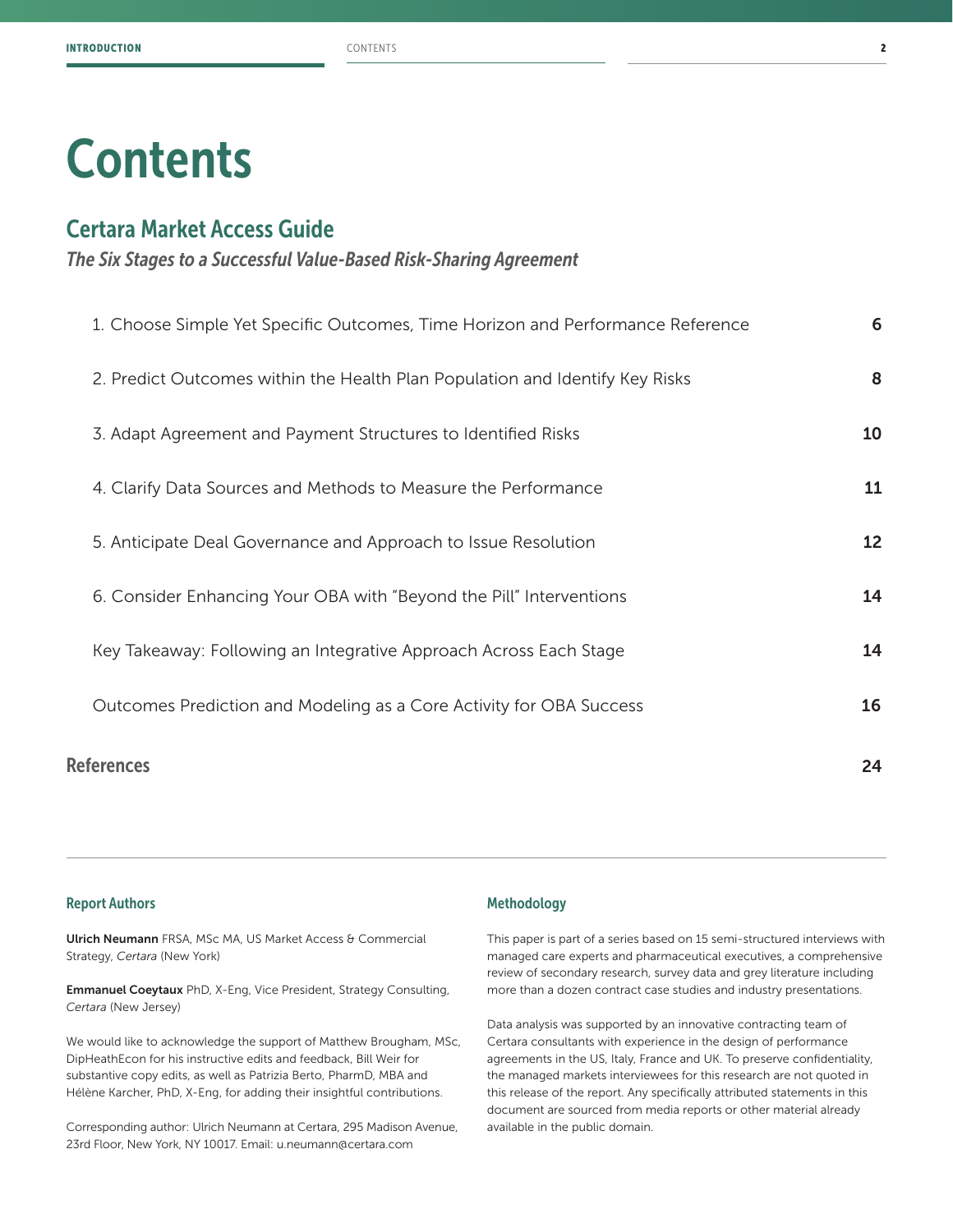*What payers and manufacturers are typically trying to solve when pursuing an OBA*

|                          | <b>Manufacturer goals</b>                                                                              |
|--------------------------|--------------------------------------------------------------------------------------------------------|
| g for uncertain outcomes | Avoid arbitrarily high rebates and<br>potentially allow for premium payments;<br>generate new evidence |
| budget impact<br>.V      | Secure premium price based on projected<br>economic benefits                                           |
| m competitive play       | Ensure robust market uptake or<br>limit erosion                                                        |

## $\vert \hat{} \rangle$

- 1 Choose simple yet specific outcomes, time horizon, and performance reference
- KEY FACTORS EĂ 2 Predict outcomes within the KEY health plan population and identify key risks
	- **3** Adapt agreement and payment structures to identified risks
- 4 Clarify data sources and methods to measure the performance
- **5** Anticipate deal governance and approach to issue resolution
	- **6** Consider enhancing your OBA with "beyond the pill" interventions

Situation: Type of uncertainty **Payer goals** Clinical benefit in the real-life Avoid overpaying for uncertainty Economic impact **Prevent negative Prevent negative** and limit volatilit Market penetration Market penetration Ensure robust market uptake or

Against the background of our relevant payer contracting experience, we have found that the pursuit of a systematic six-stage-process can boost the chances of achieving a successful OBA. In this chapter we will illustrate each stage with concrete business applications and examples. The experiences are based on practitioners' insights and abstracted from our insights on the implementation of recent OBAs – some disclosed, most of them kept out of the public domain.

- When there is significant uncertainty around a meaningful clinical benefit in the real-life
- When there is significant concern around the potential economic impact
- When there is significant uncertainty around the ability of the product to penetrate the market.

# A Six-Stage-Journey to the Successful Agreement

 $\tilde{\mathbf{r}}$ 

CTO

#### Six Stages to enhance OBA success

For anyone considering the pursuit OBAs, it is fundamentally important to be clear on the exact rationale behind the approach. As we have argued earlier, OBAs are an effective tool to manage uncertainty, but as such they are not required for just any product. Let's revisit three typical situations where OBAs are particularly relevant:

Identifying these situations is key, as it will provide the source for the internal support in your organization but will also be the foundation of a continuous alignment with your counterparts, making sure there is a shared interest in seeing the agreement come to fruition. Figure 16 offers a summary of core interest for payers and the manufacturers to implement an OBA in each of these situations.

These situations can be the result of different root causes. For example, the uncertainty on real-life clinical benefits can arise from limited data collected in the pivotal studies (e.g., accelerated approvals or rare disease products).

It can also be triggered by a difference in expectations between regulatory agencies and payers for what the outcomes of interest should be (e.g., use of surrogate endpoints for approval). Additionally, the patient characteristics and conditions of use can often differ significantly from those in the clinical studies and can potentially lead to poorer or better effectiveness and safety. The uncertainty on the economic impact can be a result of the uncertainty on the outcome (e.g., reduction in myocardial infarctions for cardiovascular products), but also more simply because of the lack of robust long-term data (e.g., reduction in liver transplant for HCV).

Another common cause is the high volatility in the case of rare diseases, where treatments typically target a limited number of patients, but with a high unit price. Finally, the uncertainty on market penetration is often the result of either two similar products entering the market simultaneously (e.g., anti PCSK9 antibodies), a late entrant position with limited clinical differentiation and/ or a highly competitive environment (e.g., diabetes market). While the specific root causes are not critical to initially decide on whether to pursue an OBA, their identification is paramount to ensure the design and implementation of the OBA will be tailored to the specific situation at hand.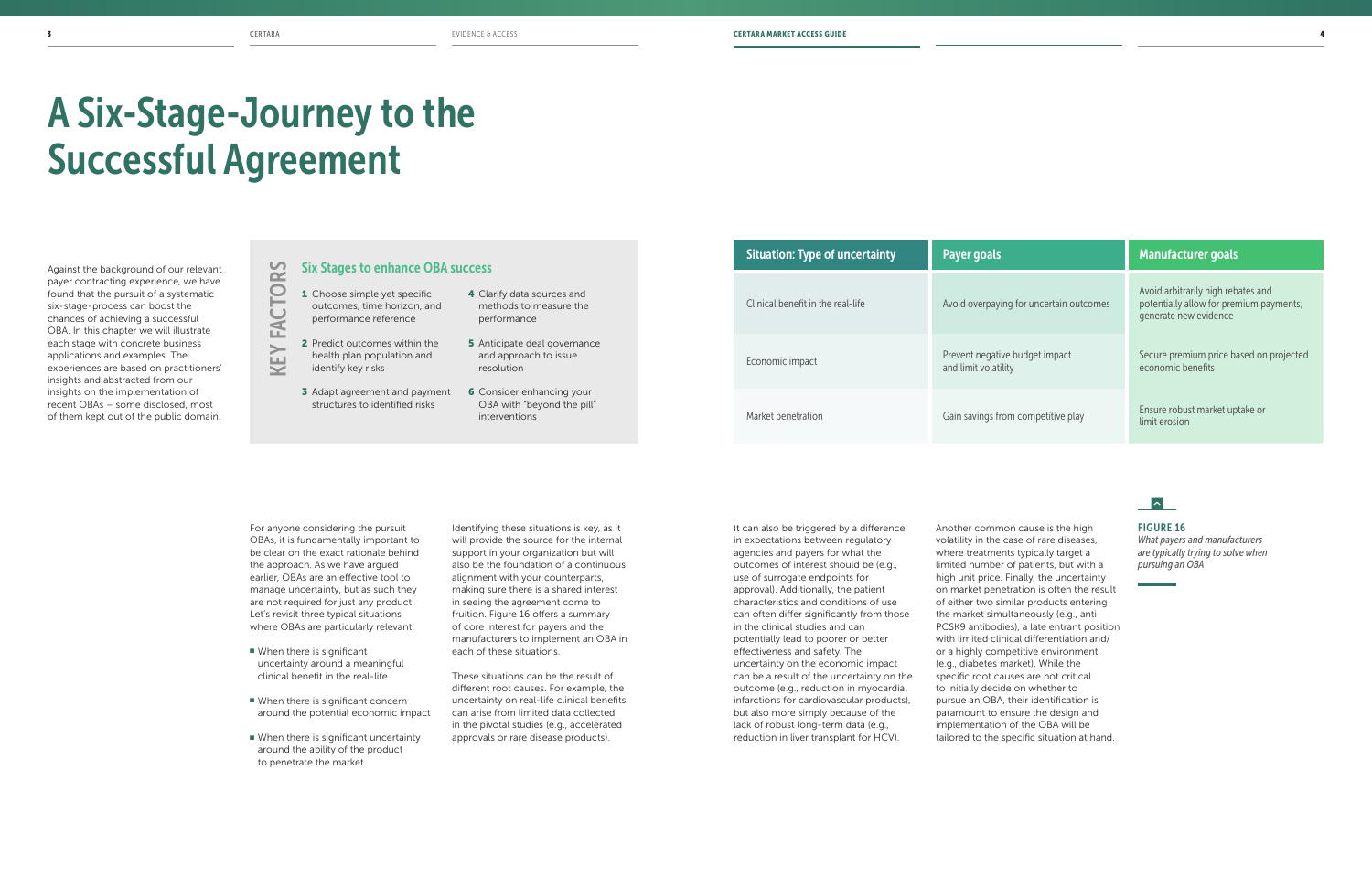FIGURE 17 *Outcome measures to consider for OBA*

## Where does OBA leadership originate in the pharmaceutical organization?  $\sim$ KEY FACTORS **CTOR**

#### $\sim$

| Healthcare utilization rates (e.g., inpatient hospitalizations, observation<br>stays, emergency department visits) | Adverse event rates                                                             |
|--------------------------------------------------------------------------------------------------------------------|---------------------------------------------------------------------------------|
| Hard clinical endpoints (e.g., myocardial infarction, cardio-vascular<br>composite endpoints, death)               | Laboratory values<br>(e.g., hemoglobin A1c for patients with diabetes)          |
| Cancer-free survival, progression-free survival                                                                    | Quality of life, activities of daily living<br>(i.e. patient-reported outcomes) |
| Cure rates                                                                                                         | Medication adherence / Medication persistence                                   |

- 1 A principal mandate by senior management, and thus priority focus for the BU and/or particular assets
- 2 Initiated or sponsored by a brand lead, as potential contracting scenario
- **3** Explored by the market access or designated innovative contracting team
- 4 Recommended by strategically-minded HEOR leaders identifying potential uncertainty around effectiveness.

Once you have gathered clarity of purpose and the confidence that it might be of benefit to explore an OBA, the question becomes "how to go about it". What we proceed with in this chapter are practical suggestions that can guide you in the design and implementation of an OBA that is robust and set up for success.

There are of course various entry-points for the OBA discussion. But we have observed four common trajectories for how OBAs emerge:

Those four sources often interlink in the OBA journey. Still, the experience of internal stakeholders at manufacturers with OBAs in the market suggests that an OBA project is very unlikely to become a serious consideration without an internal champion (a "sponsor") to drive the process from one of these functional areas to the other groups.

Here, the impact of a public commitment by senior executives cannot be understated: It shows that contracting innovation is culturally endorsed and incentivizes pro-active exploration of non-traditional approaches as a genuine commercial opportunity. Or, in other words, that value-driven pricing has become a top-management priority.

## Choose Simple Yet Specific Outcomes, Time Horizon, and Performance Reference

The first decision to be made in the design of an OBA is the choice of outcome against which performance and payments will be indexed. Manufacturers and payers often rely on the primary endpoint of the pivotal clinical study. Still, a few considerations need to be taken into account before jumping to that conclusion. First, the endpoint has to be relevant from a payer perspective. This relevance can be driven by significant population health benefits, significant quality of life improvements for the patients, or the promise of healthcare cost reductions. Second, the partners have to make sure that the outcome will have enough specificity to ensure

the observed performance can be attributed to the treatment without any doubt. For example, in oncology, disease-specific mortality should be preferred to overall mortality and for cardiovascular or respiratory conditions, disease-related hospitalizations (e.g., myocardial infarction- or stroke-related, asthma exacerbation-related) is a better choice than overall hospitalizations. Third, the selected outcome has to be measurable with reasonable effort, so that the cost of implementing the OBA does not become a significant roadblock. The typical data sources include health insurers' claims data, readily available electronic health records, and dedicated data collection

through a targeted ad-hoc study or registry. While simplicity is often an important driver, it is interesting to note that some contracts have been successfully implemented with relatively sophisticated outcomes and measures. One example is the agreement between Genentech and Priority Health for Avastin (bevacizumab) in first line treatment of non-small-cell lung cancer (NSCLC). It was based on PFS, which was measured through EHR data acquired primarily through a third party exchange platform, completed with ad-hoc direct request to the provider when needed (see Section 4 for further discussion about measure and evaluation of the outcome).



 $\tilde{A}$ 

 $\geq$  $\!\!\!\leq$ 

> Once the outcome has been selected, the partners need to define specifically on what basis the payments will be triggered. For this a time horizon must be set, potentially along with a reference for population-level outcomes. While the time horizon must remain reasonably short (typically within 1-2 years), multiple options exist and should be thought through carefully. For patient-level outcomes, a minimum duration of treatment can be included (e.g., cancer-specific deaths arising after at least 3 months on treatment). A maximum duration can also be included but is less common. For populationlevel outcomes a specific duration of treatment is typically selected (e.g., average LDL-C level after 1 year on

treatment in the health plan population). Additionally, a reference has to be provided to determine whether or not the outcomes are met. Oftentimes the reference is the outcome observed in the clinical trial, but there are other options such as the possible interest in using a comparator treatment in the plan population. The latter can be particularly relevant when there is uncertainty around the relative effectiveness of the new treatment vs. the standard of care in real-life. Another important situation is the case of combined interventions (drug combinations or drug/disease management program). In that case the reference could potentially be the outcome observed in patients receiving only one of the two interventions.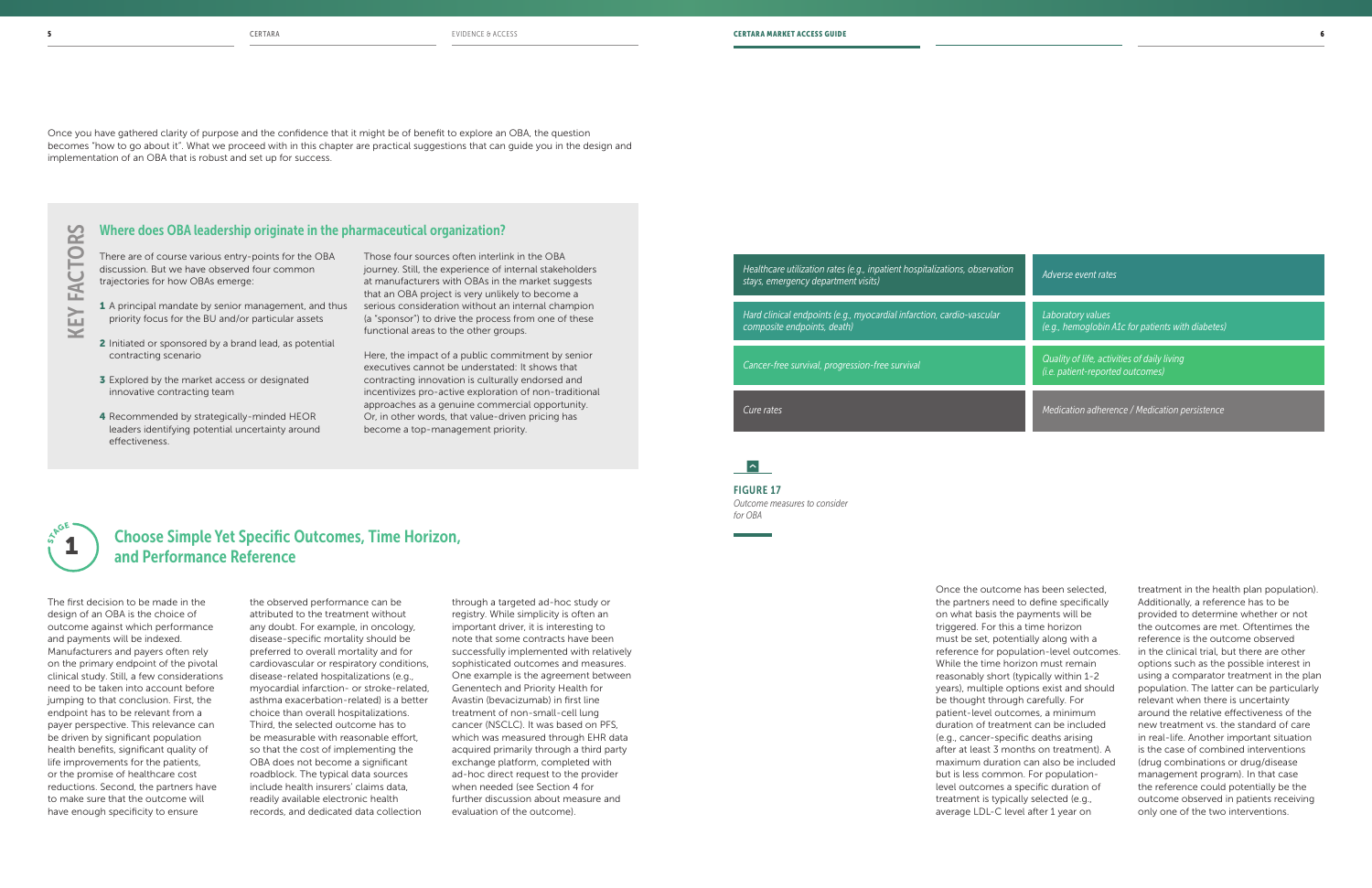#### CLINICAL TRIAL **EFFICACY**

*Drivers of effectiveness: Framework of factors influencing effectiveness of therapies in the real-life*

#### $\overline{|\mathbf{v}|}$

EFFECTIVENESS OF OUTCOMES IN RW

## OBA FRAMEWORK

## HEALTH CARE SYSTEM

- **+** Coverage
- **+** Screening Policies
- **+** Medical Practices
- **+** Emerging Technologies

#### DRUG USE

- **+** Patterns of use, dose, treatment duration
- **+** Past history of exposure
- **+** Co-prescriptions
- **+** Adherence

#### PATIENT POPULATION

- **+** Age, gender, behaviors
- **+** Co-morbidities
	- **+** Disease stage/severity
	- **+** Other baseline risk factors and genetics relevant to disease/drug

## Predict Outcomes within the Health Plan Population and Identify Key Risks

Therapies often perform differently in the real-life compared to the clinical trial setting. The phenomenon has been described as the "efficacy-toeffectiveness" gap mentioned earlier. A commonly-held belief is that performance is always reduced in the real-life, but there are numerous examples of treatments performing better than in the RCT (e.g., long acting dopamine agonists in schizophrenia, anti-IgE mAb in asthma). There are several factors that can influence real-life effectiveness, and they can be grouped into two categories: drug use

factors and patient population factors. Drug use factors include patterns of use, dose, duration of treatment, past history of exposure, co-prescription, and adherence to treatment. Patient population factors include age, gender, behaviors, co-morbidities, disease stage and severity, genetic and risk factors relevant to the disease. Furthermore, these factors are in turn influenced by the health system (e.g., coverage/ reimbursement, medical practice, or screening policies influence which patients receive a treatment and how it is used). The so-called "Drivers of

Effectiveness" (DoE) framework, which originated from Analytica Lasers' participation in "GetReal", part of the EU Innovative Medicines Initiative, is illustrated in Figure 18.



- the difference between the real-life versus clinical trial setting discussed above
- the inter-patient variability
- the effect of time, including both the intrinsic evolution of the disease and outcome, as well as potential changes in how, or by whom, the drug is being used.

For real-life effectiveness to differ from clinical efficacy, the distribution of patients along some of these factors has to differ significantly in the real-life compared to the clinical trial setting and there needs to be a meaningful interaction between the factor(s) and the outcome. Based on our experience, there is usually a limited set of factors that truly influence effectiveness and the interacting effects are mostly universal. The relevant factors can be identified through previous studies reported in the literature, sometimes based on your own clinical data, or by setting up ad-hoc studies.

What needs to be remembered is that the interaction between these factors and the drug efficacy is actually the same – whether you are looking at pivotal clinical trials or the real world. While the drug properties don't change from population to population, the distribution of risk factors and effect modifiers does.

That is why drug effectiveness appears different in the OBA context. A clear understanding how this framework plays out in the relevant context enables robust estimates of effectiveness as we concentrate on exactly these interactions. Of course, the more data that can be integrated, both 'on the drug' and on informing the characteristic of the population in real life, the better.

Once the factors are identified and their effects understood, it becomes possible to build a model that will be able to predict the real-life effectiveness. This model can then be used for different countries and health plans, provided the distribution of the influencing factors is understood in the populations of interest. The key benefit of the predictive approach is that it enables the manufacturer to quantify the multiple sources of variance and uncertainty that will be encountered in the execution of an outcomes-based agreement, which are related to:

While any model in itself does not reduce the uncertainty (without which an OBA would be rather pointless), it is essential to understand source and magnitude in order to frame and provision the contract adequately and manage the risk properly. Once the model offers a solid foundation of your understanding on real world performance, it can be useful to set up a baseline pilot for a preliminary discussion of mutual perspectives, data management and financial implications (paid for under "Fair Market Value" fees for staff time and resource needs to analyze data). This would precede the execution of the full-fledge agreement and can enhance further stages of the implementation.

*The interaction of risk factors with drug efficacy is not what varies from one population to another – it is the distribution of these factors that does. This is why drug effectiveness may be different from country to country, or from one healthcare system to another.*

PROF. LUCIEN ABENHAIM, Pioneer of Pharmacoepidemiology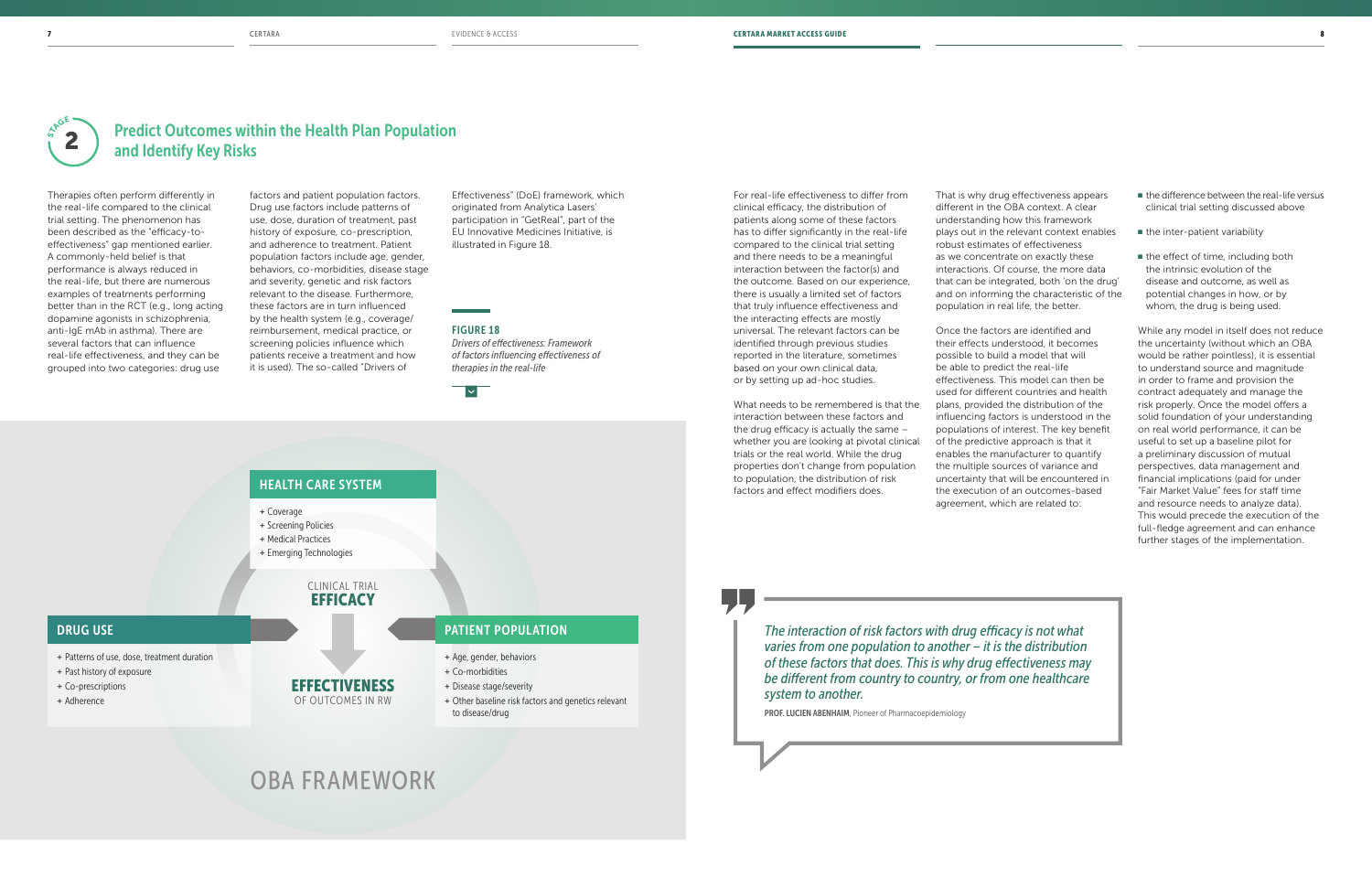

FIGURE 19 *Uptake of new treatment is rarely random: Risk and opportunity of the "Channeling Effect"*

Another interesting example of robust planning and risk management is provided by the two agreements between Amgen and Harvard Pilgrim for Repatha discussed in the previous section. The first agreement, signed in 2015, aimed at guaranteeing the same LDL control in the plan population witnessed in the clinical trial, while in the second agreement signed in 2017 Amgen rebates the cost of Repatha for patients with at least 6 months of treatment who experience a stroke- or MI-related hospitalization. Interestingly, both agreements comprised an exclusion clause of patients that would not meet a minimum level of adherence to treatment, considering that adherence to treatment is in many ways a factor that the health plans do have some ability to influence. This clause was particularly important to secure a fair agreement as one can expect adherence to a cardiovascular

treatment to be lower under real world conditions than in the RCTs, which can be problematic as adherence typically has an impact on effectiveness. Hence, the provision in the contracts was appropriate, as the real world adherence is likely to negatively affect the observed real world effectiveness of Repatha but this represents a shortcoming of the health system and not necessarily of the treatment itself. Another possible approach could have been to further enrich the agreements by adding disease management programs that can enhance patient adherence (cf. section 6). Finally, two other interesting features of these agreements are that the first one also included a traditional clause of rebate on volume and the second one includes a refund of out-of-pocket costs. These show that hybrids of financially-based and outcomes-based agreements are possible and perhaps prominent, and

that the value of the outcomes-based agreements can go not only to the payers, but also reach the patients.

In conclusion, whether your OBA is set up as a population-level or patient-level agreement, modeling the expected outcome in the health plan population is a critical step to identify key uncertainties and to develop a robust sales forecast that can guide decisions regarding the contract, such as timing and target level of the outcome, as well as potential provisions regarding specific use of patient population factors. For more on this stage of the contracting process, please have a look at this guided seminar on the gross-to-net implications of prediction-driven outcomes-based agreements here: bit.ly/oba-seminar

## Adapt Agreement and Payment Structures to Identified Risks

When drafting the terms of the agreement, multiple considerations are required from a legal, operational, and strategic risk management perspective. The set of legal ambiguities encountered within different countries, and especially in the US (e.g., anti-kickback laws, Medicaid's "best-price" rule, 340B ceiling price, among others) are certainly challenging but can still be navigated as we have argued in the second part of this report. It is important to also note that many of the operational concerns are second-order challenges, meaning that our willingness to dedicate time and significant resources to address them should be predicated upon the likelihood of success, based on the best estimates of performance under real world conditions. No matter how well we navigate the legal and operational hurdles in the implementation, an OBA that fails to deliver due to miscalculated real world performance is one that can and should be avoided. Thus, our core interest here is in advancing guidance as it relates to the question how to

SARGE 3

> make an agreement perform in the first place. At the outset, it is important to look at the strategic risk management component, which should be the very core of the agreement. Many of the initial agreements that have been negotiated aimed simply at guaranteeing the same performance in actual practice as was observed in the clinical trial, with partial or full refund when this performance is not reached. While this structure is convincingly simple, it might be inadequate from a risk management or a population health perspective.

For example, a common risk to which manufacturers are exposed with OBAs in chronic diseases is the so-called channeling effect. In these conditions, early adoption of newly launched treatments tend to happen disproportionately among patients with more severe disease as they are the ones with the highest switch rates and because these are the ones for which physicians often have no alternative treatment. As a result, in the first year

of launch of a new chronic treatment,

we can often expect to see a high share of severe patients receiving the new treatment (at a higher proportion than in the clinical trial and a higher proportion than other comparator treatments), which will likely decrease progressively over time as the adoption broadens. As observed outcomes tend to be poorer among more severe patients, manufacturers engaging in OBAs for chronic conditions such as multiple sclerosis or cardiovascular diseases face a risk to refund a significant share of their sales in the first years after launch. Anticipating this type of issue is critical to avoid disincentives for manufacturers and potentially provision the agreement to limit risk. For example, a simple cap on the percentage of total refund could be included in the agreements, or patients with specific characteristics could trigger lower refund amounts. Channeling is one among the various uncertainties and risk that need to be managed when embarking on an OBA.

> While the contract design is a key step in the development of an OBA, it is important to keep in mind that your strategy will only be as good as its execution. Hence, it is critically important to think through where and how the performance will be measured, analyzed, and potentially adjudicated during the implementation phase of the OBA.

Provider claims for the health plan are the simplest and most straightforward data to use to gauge a product's performance in the context of an OBA. Still, it might lack granularity regarding the type of information collected, like in the oncology example cited above where the outcome of interest was PFS. In these instances,

#### Clarify Data Sources and Methods to Measure the Performance **STAGE** 4

a complementary data collection is required either in a systematic approach or for a representative patient sample. The sampling approach can be considered in the case of a large patient population and for populationlevel outcomes. When the patient population is more restricted as in the case of OBAs based on patient-level outcomes, systematic data capture is needed. This complementary data collection can rely on various sources and tools such as existing EHR data, laboratory testing provider databases or ad-hoc registries. While the initial setup of such a data collection platform can be burdensome and costly, it is important to note that there is a quick learning curve and economies of scale across OBAs and products.

Regarding the interpretation of the data to determine the actual product performance, it is important to clearly define who will analyze the data: the health plan only, or the health plan and the manufacturer, or a third party? If it is the health plan only, will there be a double coding or validation process to ensure quality of the output? Manufacturers who receive summarized reports about performance from the health plan – which can keep overhead costs lower and be faster – face limitations when it comes to understanding the sources of outcome performance (which would require inclusion of de-identified patient level data). Arbitration would be required if disagreements arise.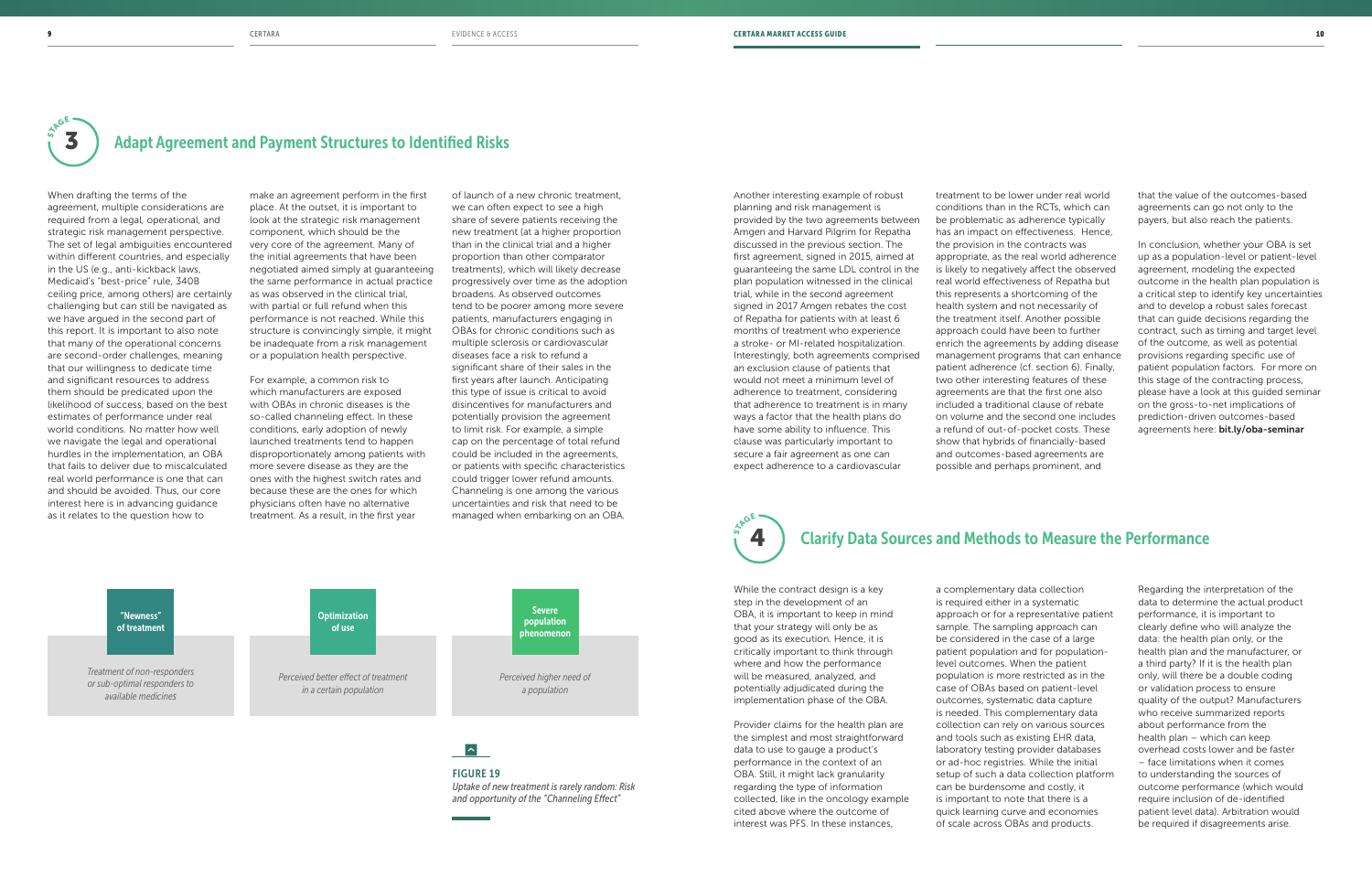FIGURE 20 *Typical selection of members for the OBA steering committee* 

Brand or Disease Area Leader Has the in-depth

of the disease area (i.e.

needs, treatment patterns, alternative therapies, key outcomes of value…)

Market Access Contracting Strategist



and work with finance to

actual payments later on

#### Senior Account Management Leader

May help to base the OBA in engagement of key account relationships, particularly relevant for value-driven agreements with health systems and integrated networks in the US context

The composition of the committee should be open enough to potentially evolve when the agreement transitions from preparation to execution, as responsibilities and activities will change. In the preparation phase, the committee will focus on designing and negotiating the different items of the OBA, namely articulating the rationale for the agreement, selecting the outcome, defining precisely the patients included in the performance evaluation, the performance threshold or events that will trigger payments or additional rebates, the financial

deal structure, the data source(s) and methods to assess the performance, process in case of disagreement. The steering committee will also ensure that the right capabilities are developed to support the execution, external communications around the agreement. In the execution phase, the steering committee should primarily focus on reviewing the performance assessments and validating payments/

the frequency of performance assessments, and adjudication and will manage internal and additional rebates.

Additionally, it will be responsible for resolving issues that could arise, which could revolve around disagreement on the performance assessment, but also possibly renegotiating part or all of the agreement in case of exceptional events.

## SARGE 5

As in any partnership, the steering committee will play a key role in making it a success or failure. Hence, companies should take the time upfront to carefully select the team members they will include and agree on the mandate of the committee.

Additionally, like for a clinical study a clear analysis plan should be devised, describing the inclusion/exclusion criteria used to select the patients in scope for the analysis, as well as how exactly the outcome will be analyzed. On the latter, multiple technical issues need to be addressed such as patients switching across plans, treatment adherence, crude vs. adjusted analysis if comparing two treatments for example. The analysis plan should also specify the frequency at which the performance will be assessed.

While setting up a clear analysis plan upfront should limit the risks of discrepancies and contentions, it is still important to have a strategy in place for how these issues will be ultimately adjudicated. The two partners should agree on the resources (e.g., joint team, third party…), the timing, and the decision process they will follow to get to a resolution in case of disagreement on the performance and leave the door open to potential amendments of the analysis plan if needed.

Finally, parties would be welladvised to include provisions in their agreement regarding potential exceptional externalities (e.g., new treatment guidelines, discontinuation of a competitor treatment…) that could significantly affect the measure and lead to a renegotiation of the methods to assess the performance or even the whole OBA.

## Anticipate Deal Governance and Approach to Issue Resolution

As discussed up to this point, preparing and implementing an OBA requires addressing multiple complex and technical issues. In order for the partners to effectively and successfully tackle these, it is paramount to set up the right governance from Day 1 with a proper steering committee and clear decision-making rules.

First the health plan and the manufacturer should involve appropriate senior leadership to co-chair the steering committee. This will ensure that both parties will set the right vision for the partnership and provide significant decision power to resolve most of the issues within the steering committee. They will also be able to make some recommendations about potential needs for an amendment of the agreement if needed. Each group should then include committee members that represent the key critical skills to set up and manage the agreement.

### $\rightarrow$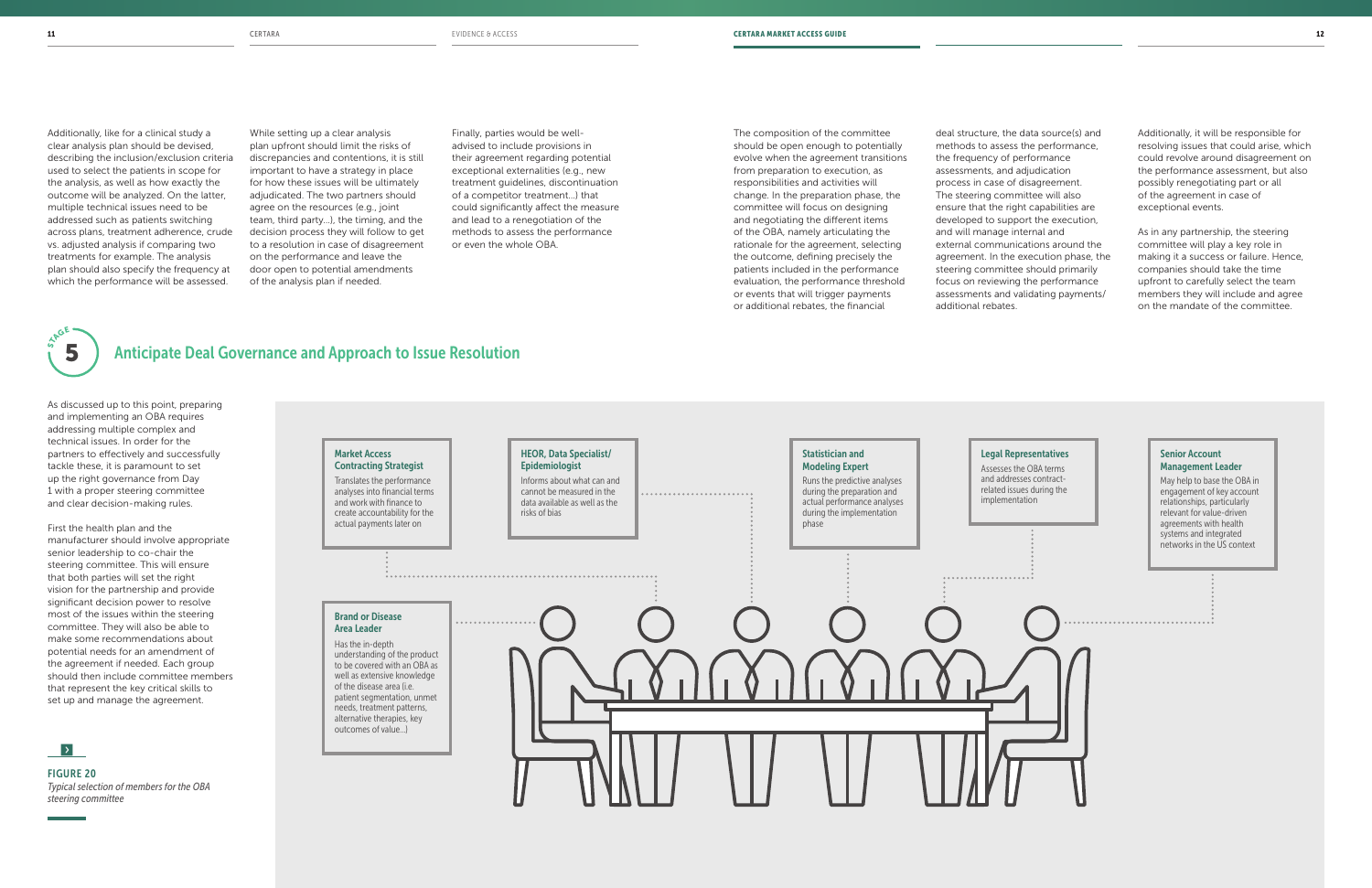*The six stages of the OBA journey*



## Consider Enhancing your OBA with "Beyond the Pill" Interventions

While the discussion above has focused on fairly straightforward OBAs structured around new therapies, there is tremendous interest in including non-pharmacological interventions that can enhance the performance and value of therapies.

As we've seen in practice, several factors can influence the effectiveness and safety of treatments in reallife and partners should investigate early-on what are these factors, how they are distributed in the health plan population, and what is their expected impact. Once the partners have this basis of shared understanding, there is a common interest in trying to add interventions that can steer the use of the therapy towards patients where it is most effective and safe, so that performance is maximized for the health plan's members and the financial risk is minimized for the Biopharma company.

For example, contracts for therapies in diabetes or hypercholesterolemia consider including a disease management program to reinforce adherence, which is known to be a key driver of effectiveness in these diseases. As we have seen, an alternative is to include a provision where nonadherent patients are out of scope of the contract. Still, even with this type of provision, there is interest to minimize the proportion of these patients so that the OBA can deliver its full value to each partner and ultimately to the patients. Other interventions can include physician support programs to ensure that the treatment is given to patients who benefit the most from it (e.g., based on severity profile, prior treatment history, specific biomarkers, co-morbidities…)

Merck has reached agreements with Aetna for Januvia (sitagliptin) and Janumet (metformin/sitagliptin): If Aetna members with type-2 diabetes don't meet certain clinical goals – such as hitting their hemoglobin A1C or blood-sugar targets – Merck pays a rebate which increases depending on the number of patients who miss the targets, measured by analyzing data from Aetna's claims. But in addition to such a classic performance contract, Merck/ Aetna also worked out an agreement for commercial patients that involves predictive analytics to identify 500 at-risk patients diagnosed with hypertension or diabetes. The objective was to identify at-risk members with commercial insurance coverage who are participating in two accountable care organizations (ACOs) in northern New Jersey. For the payer, the data will be analyzed to create improved-care procedures that are aimed at helping patients improve adherence to therapy with social support

such as phone calls and in-person visits from Aetna nurses on a regular basis. Merck agreed to provide adherence tools and educational resources.

So-called "beyond the pill" interventions are a key opportunity for insurers to maximize the outcomes in their patient population, while paying for the actual value of the treatment through the OBA. At the same time, they represent an opportunity for manufacturers to minimize their financial risk on the OBA, as well as to possibly enhance their volumes by optimizing adoption and use of their treatment by physicians and patients.



## Key Takeaway: Following an Integrative Approach Across Each Stage

Deal or no Deal? There is little doubt that to pursue an OBA is a journey, but we believe that it doesn't have to be a journey into the unknown. Once the rationale and goals behind the approach are articulated internally, we recommend that manufacturers pay close attention to six stages of success for the OBA partnership with a health plan or provider organization. To be clear, these don't represent a simple checklist but rather a series of strategic considerations that should be answered in an integrative approach (Figure 21).

*We have noted that OBAs can serve as a valuable tool for some (but not all) therapies, and they may arguably be the best way for manufacturers and payers to address the challenge of achieving adequate access for the next wave of medical innovations that are just beyond the horizon. As such they represent an opportunity to create a shift in the incentive structures that drive current decision-making in our healthcare system and better encourage all players to work towards the appropriate goal of improving patients' outcomes.*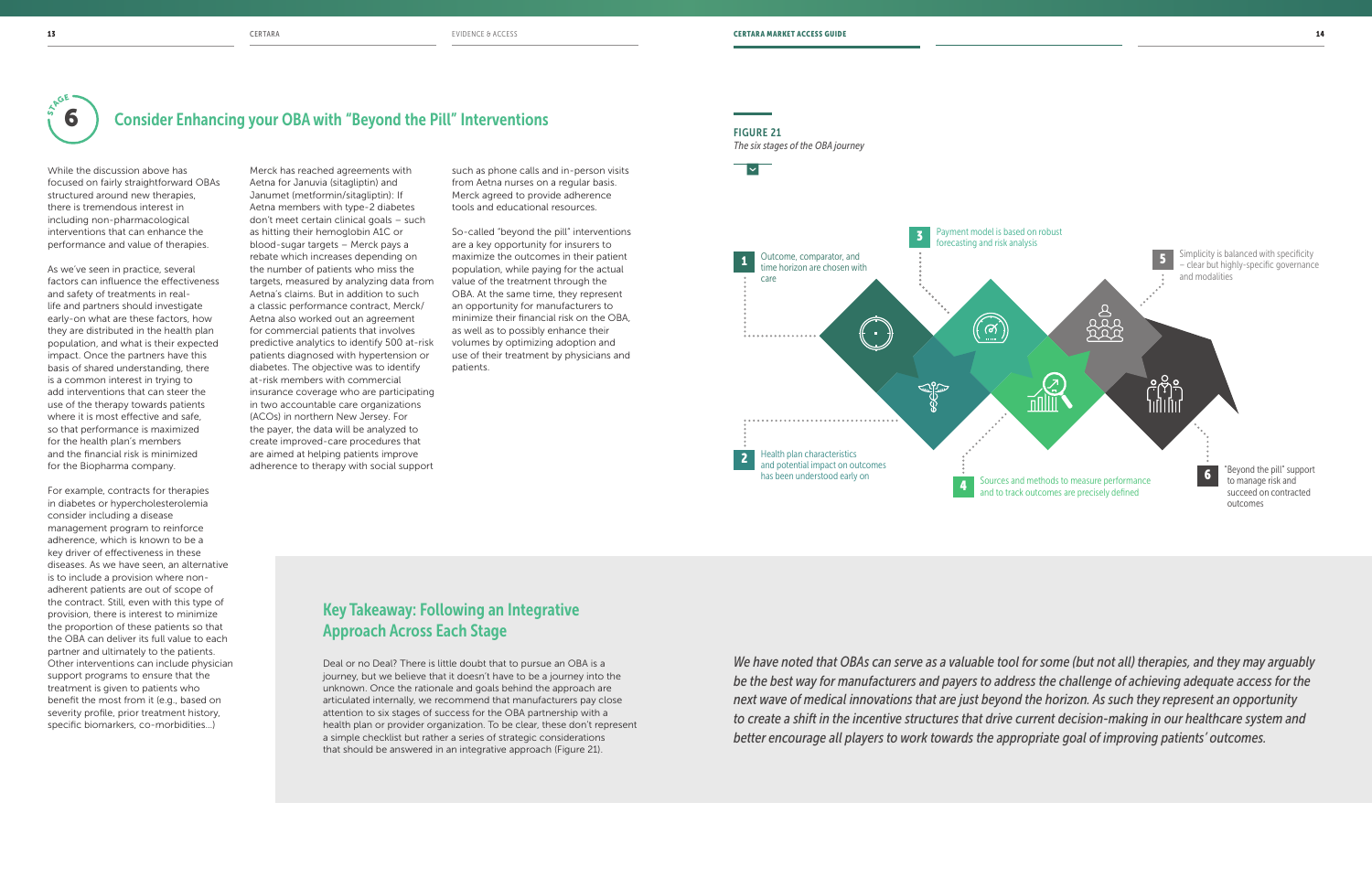*Leveraging integrated modeling platforms to assess OBA performance*

### *Inclusion of different data points*

■ Describe and quantify the patientlevel longitudinal disease progression, the related interpatient variability and resource utilization

(e.g., clinical endpoint vs. QoL), in time horizon, in source type (naturalistic, RCT, country-specific, etc.)

■ Characterize diseaselevel drivers of cost and effectiveness, e.g., patterns of use in the real-life

*Disease*

■ Quantify absolute and relative drug effect on RW outcomes and payers-relevant benefit/risk

 $+$   $\frac{\text{outcomes}}{\text{otherwise}}$   $+$ ■ Characterize drug-specific drivers of cost and effectiveness, e.g., dose-effect and patterns of dose in the real-life

- $\blacksquare$  Integrate into bridging model applied to one basecase country
- Plan, validate it, define scenarios and run effectiveness and budget impact scenarios in selected plans to support integrated evidence generation

*Drug*

#### *RW Simulations*

*Product Profiles*

*Value Translation*

*Portfolio Optimization*

*Optimize deal parameters by reducing uncertainty around performance*



## *Outcomes Prediction & Modeling as a Core Activity for OBA Success*

Today, OBA pioneers are leveraging advanced modeling and simulation to help remove some of the uncertainties between clinical trial efficacy and real world effectiveness. The goal is to enable robust outcomes predictions during their payer engagements. Our experience shows that, in the interest of feasibility, stakeholders tend to identify those data sources that can be affordably accessed, monitored and analyzed.

> Whereas the financial modeling component is practically well-established today (in terms of 'If we get X result, we pay Y…'), carrying out the complex modeling that is required to predict clinical outcomes across a range of potential scenarios is much harder. A primary challenge arises in that the types of real world data of greatest value are also inherently heterogeneous and often difficult to gather. For the modeling, it is critical to leverage fit-for-purpose data in the same disease category and with similar drugs. Important types include recognized clinical endpoints, relevant quality-of-life (QoL) factors, the impact of variable time horizons,

factors impacting patient adherence to therapy, and more. You look at historical claims data and registry data from third-party sources. It varies a lot from disease to disease, so when devising the model, manufacturers need the confidence to make some assumptions.

The drug's clinical trials provide invaluable data for how the drug performed within the defined and tightly controlled patient population enrolled in the trials. But as has been noted before, RCTs are carried out under real world conditions, typically screening to identify optimal patients for participation and managing patients more closely

than in typical clinical practice and often leading to greater than normal adherence to therapy. By contrast, in actual practice, medication use – and its success in terms of health benefits – are subject to variable prescribing patterns, follow up and patient management, and often broader indications or larger variability in the patient cohort etc.

The goal for those facing an OBA should be to devise an approach that considers all of these intertwined factors in a way that allows them to predict effectiveness in individual patients and patient cohorts of interest in this clinical practice setting and to try to quantify those uncertainties. A simplified concept of an integrated modeling platform is shown in Figure 22.

*We are analyzing historical claims data to define certain benchmarks that would aid its discussions with payers when negotiating these deals. As an industry we're still working through ways to truly tie price to the value that's realized by the patient, building a model that's thorough, that's measurable, that's objective, and to figure out how to measure that value is the critical step where we're at today.<sup>1</sup>*

JEN NORTON, VP, Market Access, *Biogen*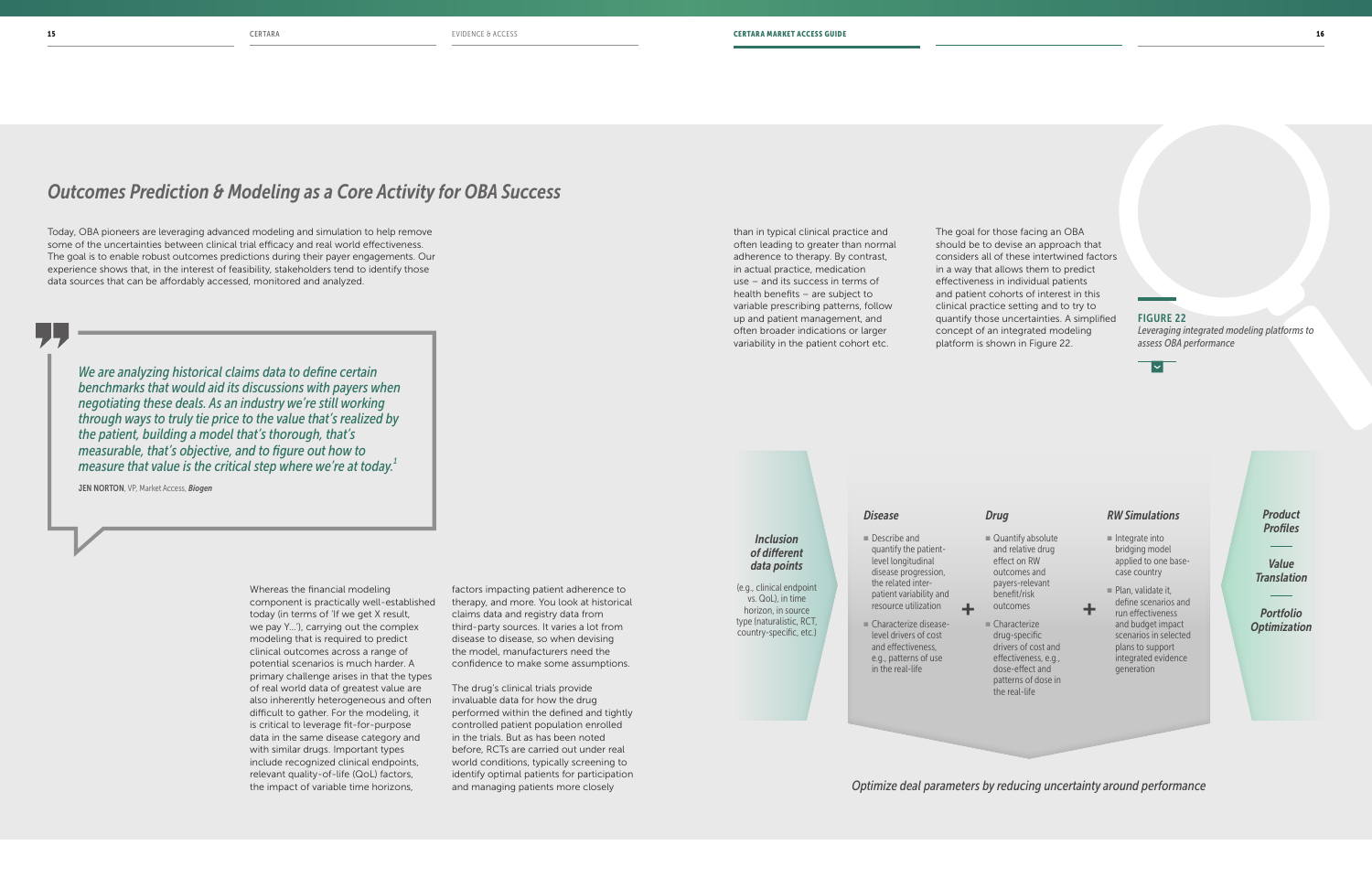## HEALTH PLAN Guidelines: Immunotherapy restricted to VEGF failures Patient co-insurance on iniectable **P&T** PHYSICIAN **Specialty: Urology**  $\mathbf O$ Setting: Private group practice Prescribing behavior: 60% sunitinib – nivolomab – mTOR; 40% torisel – sunitinib ၀႕၀ ၀႕၀





*Connected approaches: Real world effectiveness simulations from the plan to the patient-level* 

## $\overline{\mathsf{K}}$

Available Generics Brands/Prices New Launches omotion/Marketing

#### PHARMA COMPANY

#### PATIENT

Age: 62 BMI: 28 Race Group: Cauc Date diagnosed: 1/27/2010 Previous treatments: sunitinib ECOG history: 0 at baseline, current 2 Progression status: 1st progression, 2/15/2011, Stable, 1 year Metastases: Bone (y), other (n) Heng Risk Factors: poor

Pivotal trials should provide important insights about which subpopulations of patients are likely to benefit most from the medication. When embarking on the data analytics and modeling needed to support OBA contract negotiations, the question is what types of real world patients will likely take the medication once it is on the market (above and beyond the controlled sub-populations that were described in the clinical trial setting). In the inquiry, key questions are: "What are the factors that will shift the clinical trial outcomes in my real world populations?" and "How will I make best use of those factors?". Answers to the integrated modeling may often go down to the patient-level, as illustrated in Figure 23.

*Typically, we start with taking a look at the Phase III trial and imagine: Will it be the same in the real world. But we know it's not going to be the same in the real world, between messy conditions, and the inherent variability of the population and all the other controls in the clinical trials not being at work under real world conditions. You need to have a robust model, good techniques and then pick the right data, and re-equilibrate and extrapolate those factors that you may not have measured in the clinical trial. There may be circumstances where the clinical trial showed relatively little variability (for instance, 95% progressed as predicted between 5-6 months of PFS), but with modeling the scenarios under real world conditions, you may expect 95% progressed PFS in the first 3 months but then it falls off. Given this insight, you'll want to structure the rebate to really take advantage of the spread of outcomes that you would expect in the real population. If you set up terms that are more progressive in nature, you need to know how the distribution of outcomes (PFS) will vary in real world vs. clinical trial and then make sure you are rewarded along the way and not just punished if it falls off at 6-month mark.*

BILLY AMZAL, Senior Vice President, Decision and Real world Data Analytics, *Certara*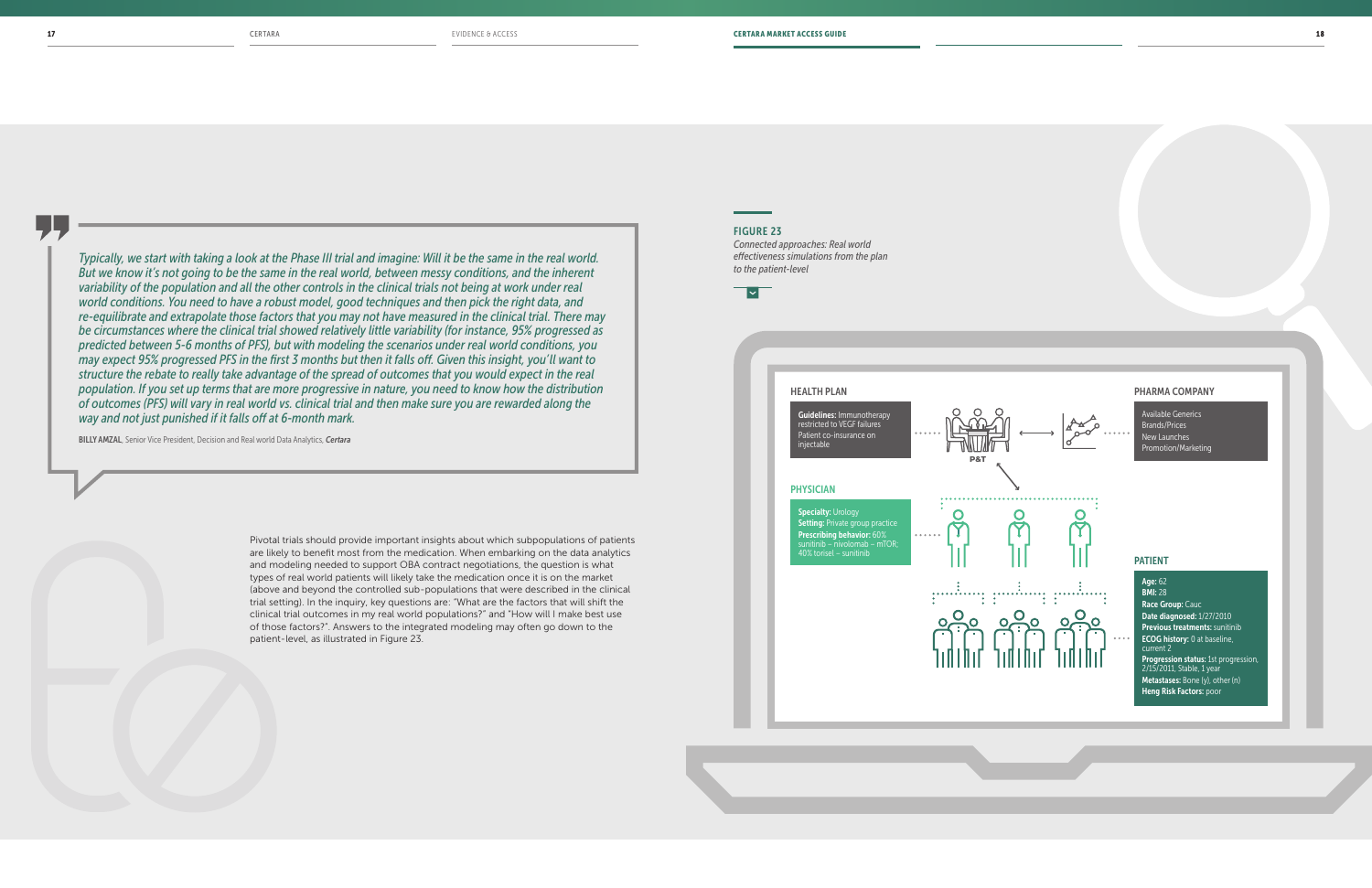

### REAL **WORLD** IMPACT

## *Leveraging a Dedicated Analytics Platform as Decision-Support Tool*

■ Carry out joint simulation. Based on a dynamic Bayesian inference modeling engine to predict a drug's performance in real life, the tool allows for the simulation of potential patient outcomes under specific real world settings. This is based on knowledge of these outcomes in RCTs, summary statistics (for instance, obtained via literature review), patient-level data, and various drivers of effectiveness (DoE) – which are any factor that may impact real world performance of a treatment

Pioneers in the OBA space feed their experience and data into a decisionsupport platform. The teams at Analytica Laser have distilled our experience from numerous studies bridging the gap between efficacy and effectiveness into a proprietary platform called HOPE (Health Outcomes Performance Estimator) which translates clinical trial results, observational sources and population-specific health knowledge into expected real world impact scenarios for individual pharmaceutical therapies under OBA consideration (Figure 24). We would encourage manufacturers to employ such a cloudbased platform that enables them to:

■ Test highly complex scenarios and visualize results over time. Such modeling enables an understanding of how the dynamic interactions of outcomes, exposure and other effectiveness drivers influence outcomes in any user-defined "virtual cohort." Such scenarios may include launch of new products in a crowded therapeutic area or a change in medical practice, for example.

An OBA modeling platform like HOPE™ analyzes a variety of complex, interrelated factors that ultimately impact how a given therapy will perform under real world conditions. Taken together, these insights offer insightful decision support as to select and define the most appropriate methods to measure the anticipated clinical outcomes of the therapy conditions, and to model the OBA's financial implications, across the range of different real world scenarios the agreement will face.

Against the background of a real world understanding around the gross-tonet impact, this approach enables drug developers to identify appropriate payment-reconciliation methods. After all, gaining greater insight into all of these factors is crucial for optimizing OBA negotiation processes and ultimate contract design with the plan.

> During modeling and simulation of real world drug-utilization scenarios, experience with advanced bridging methodologies will help you to derive time-to-event model estimates, identify links between drivers and outcomes, consider the influence of risk factors on the resulting predictions, understand potential outcomes, comparators and corresponding time horizons. From a customer perspective, it is crucial to keep outputs of the platform simple and user-friendly: All inputs should be able to be imported from Excel spreadsheets, and all outputs exported into an automated report or visualized presentations, animated interactive and customizable dashboards.

> On the visualization of value-vased contracting tools, Analytica Laser partners closely with its sister company BaseCase, the customer engagement platform for the life sciences industry. Their software-as-a-service (SaaS) data visualizations combine integrated content creation, adaptibilty, sales enablement and integrated compliance and legal validation processes, all on one integrated platform powered by HOPE™ decision analytics.

### Key Features

Bayesian model of disease

- *• Combination of mechanistic and probabilistic models*
- *• Competing-risk modelling of multiple outcomes*
- *• Joint time-to-event and continuous outcomes, binary outcomes*
- *• Patient cohort simulations under user-defined RW scenarios*
- *• Automatic input detection and standardization*
- *• Synthesize modelling uncertainty and population variability*
- *Fast, cloud-enabled, probabilistic computation of complete patient history*
- *Flexible visualisation and reporting features to accompany the models*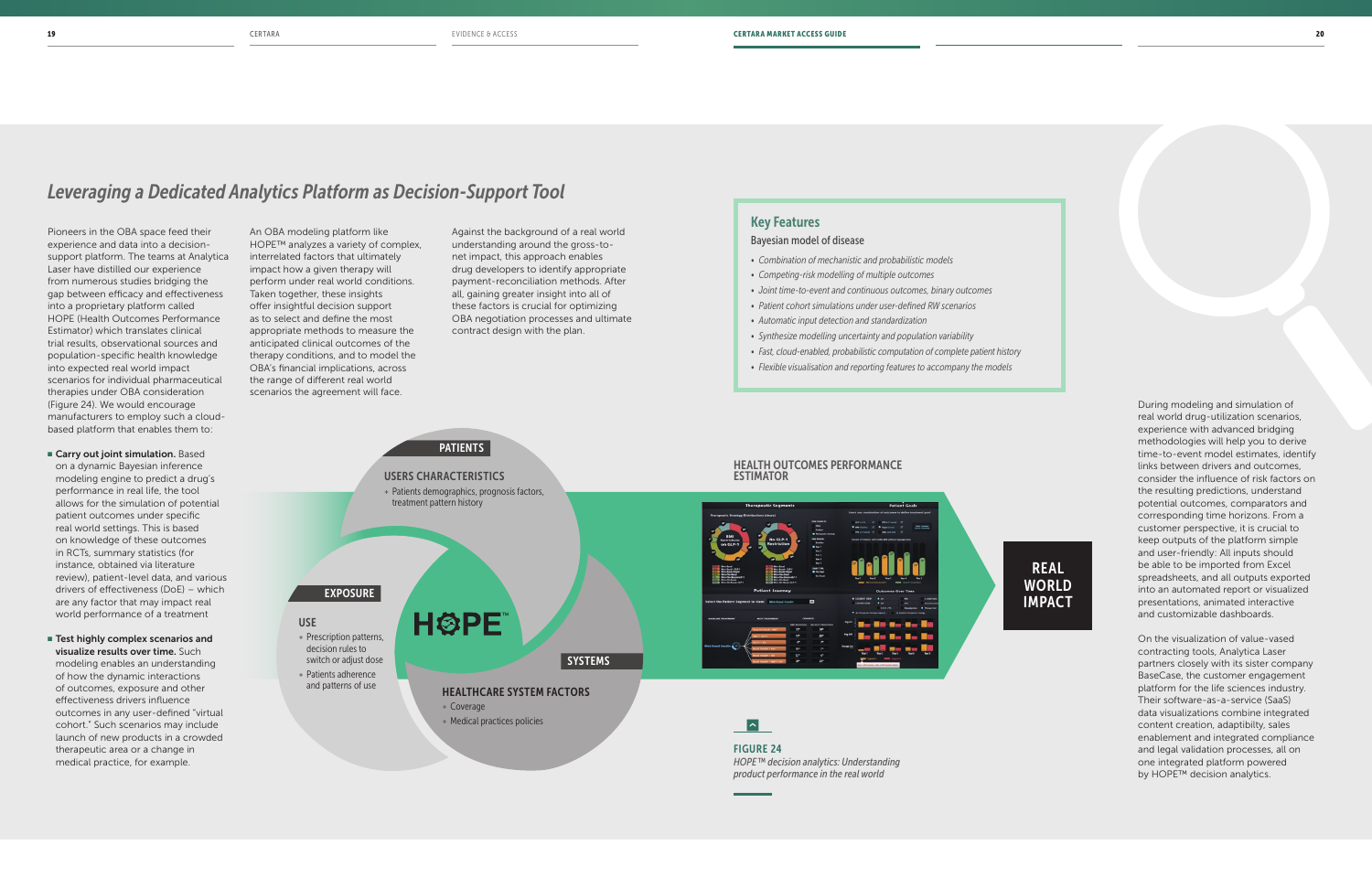# **CERTARA<sup>O</sup>**

## EVIDENCE & ACCESS

21HOW WE HELP CLIENTS CERTARA SETTING UP FOR OBA SUCCESS EVIDENCE & ACCESS **21** CHAPTER ONE MARKET ASSESSMENT 22

*Analytica Laser, leader in scientific value assessment and population health intelligence, and BaseCase, pioneer of cloud-based value communication technology, are now part of Certara.*

*Together, we're providing unparalleled end-to-end analytics and strategy to define, capture, and communicate the value of therapies.*

**Conducted** prediction and monitoring of real world outcomes for new lipid-lowering treatment

*We combine strong technical capabilities in real world evidence development, health-economic analysis and advanced analytic methods with our deep relationships in the payer community.*

Assessed financial impact of innovative contracting schemes for treatment in multiple myeloma

Simulated outcomes of 15 performance plans across multiple disease areas for global PharmaCo

Prepared and facilitated senior management workshop on design and implementation of OBAs for top 5 global PharmaCo

Evaluated the real world risk of hospitalization for the implementation of innovative contract in asthma

Evaluated new price structures and financial risk-sharing scenarios for treatment in multiple solid tumors

analytica.

**M** BASECASE

Measured real world outcomes in the context of an OBA for new treatment in schizophrenia

> Led various educational symposia, i.a. ISPOR 21st (2016) and 22nd Annual Meeting (2017)

CERTARA'S PROVEN TRACK RECORD EXPERT LEADERS IN INNOVATIVE CONTRACTING AND PRICING AGREEMENTS

www.certara.com/evidence-access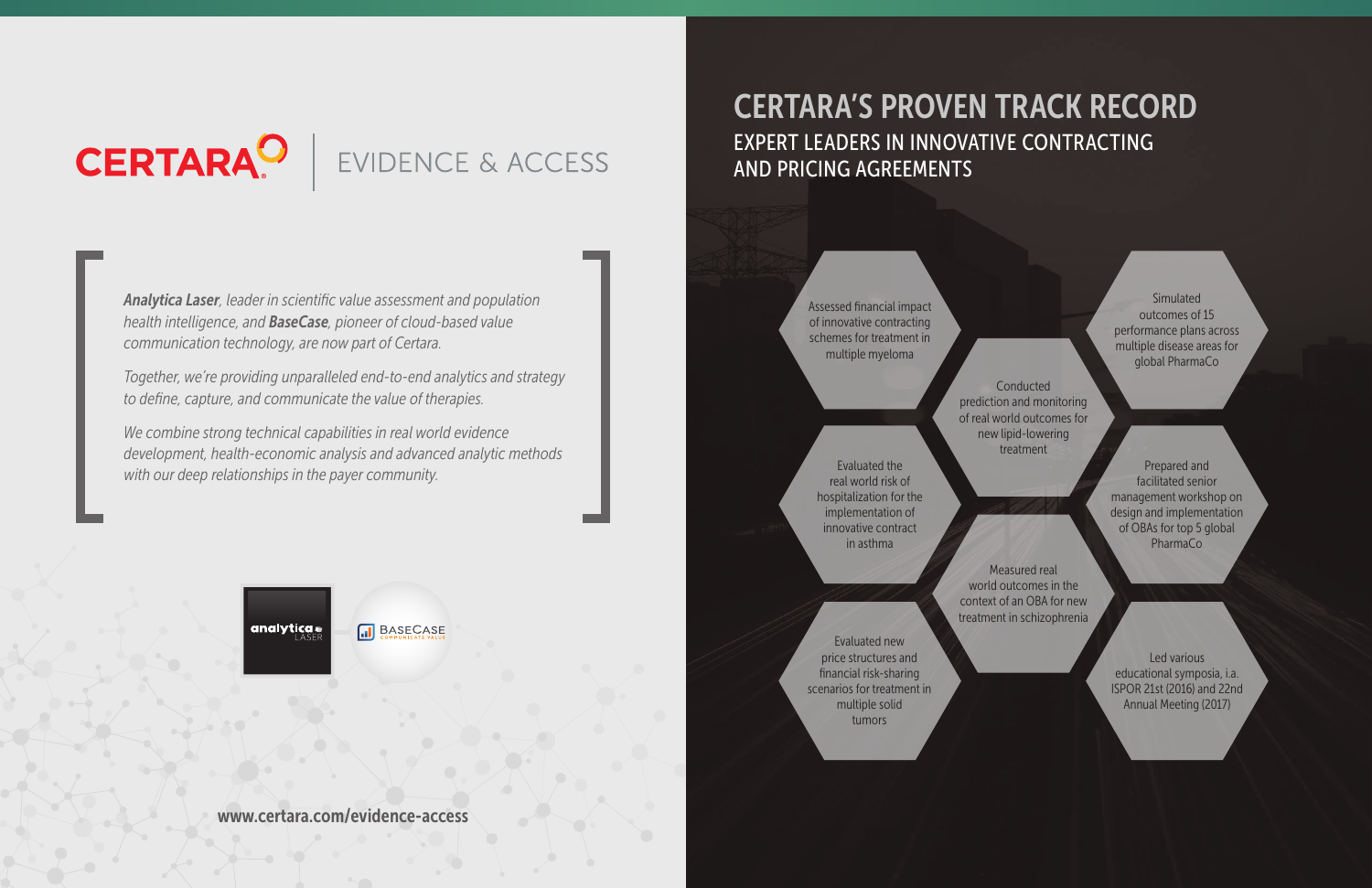# References

<sup>1</sup> McCaffrey, K. (2017), Biogen, Merck Use Predictive Modeling to Better Negotiate Value-Based Contracts, Managed Care magazine. http://www.mmm-online.com/commercial/ biogen-merck-use-predictive-modeling-to-betternegotiate-value-based-contracts/article/681709/